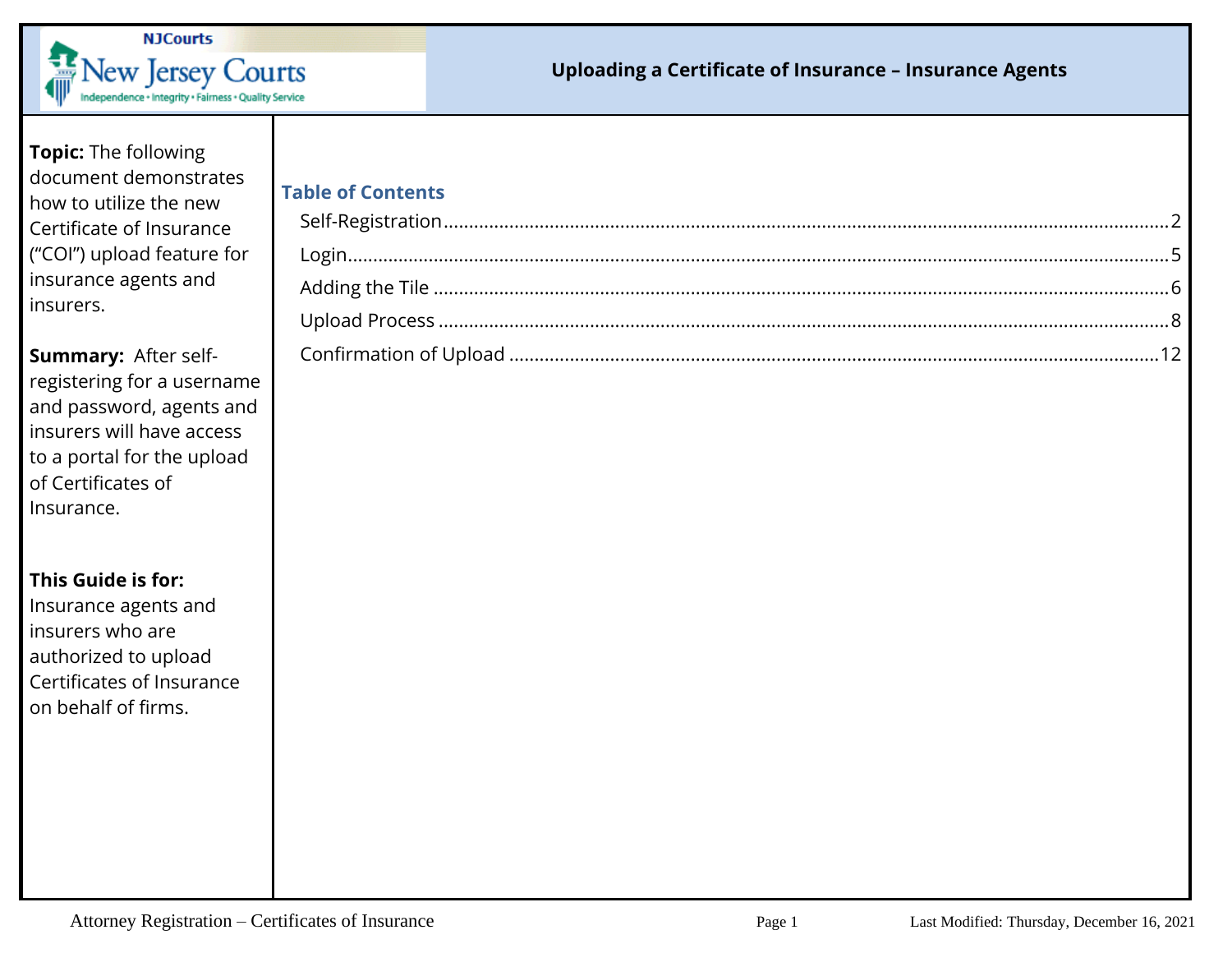

### <span id="page-1-0"></span>**Self-Registration**

To access the upload portal, agents and insurers must create a **User ID** and **password**.

**The link for selfregistration will be provided by the Supreme Court.** 

After clicking the link that has been provided, follow the instructions on the screen.

1) Create a User ID and password.

You will use this User ID and password **each time** you login to upload a Certificate of Insurance.

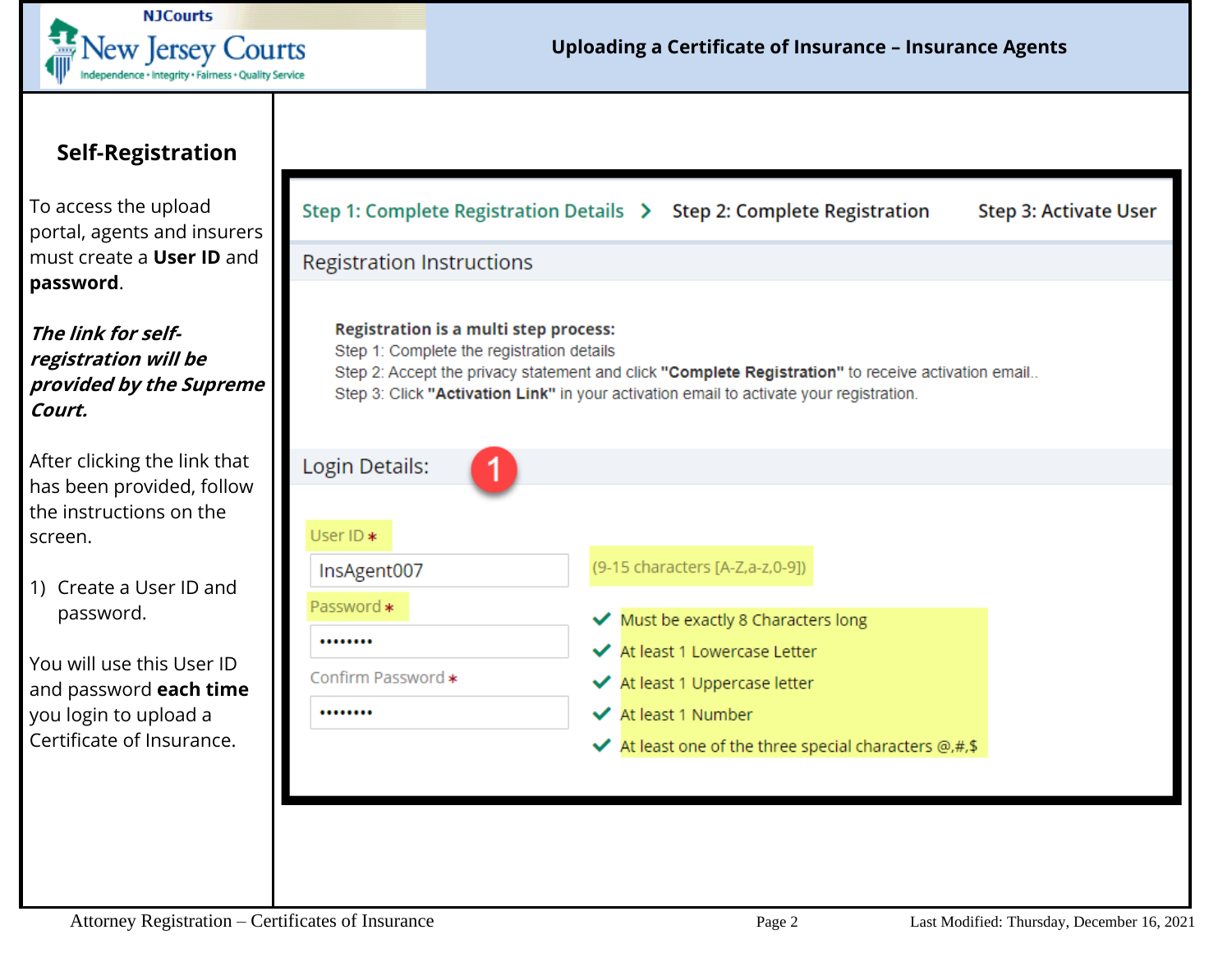

2) Enter contact information. Required fields are noted with an \*.

Business name is not required but may be helpful (see page 10 herein).

3) Complete the security questions and enter the email and mobile phone for two factor authentication. Click "**Complete Registration**".

| Contact Information                                                                                                                                                                                                                                                                                                           |              |                                   |                                 |
|-------------------------------------------------------------------------------------------------------------------------------------------------------------------------------------------------------------------------------------------------------------------------------------------------------------------------------|--------------|-----------------------------------|---------------------------------|
|                                                                                                                                                                                                                                                                                                                               |              | $\boldsymbol{2}$                  |                                 |
| First Name*                                                                                                                                                                                                                                                                                                                   |              | Last Name *                       |                                 |
| Susan                                                                                                                                                                                                                                                                                                                         |              | Flynn                             |                                 |
| Email*                                                                                                                                                                                                                                                                                                                        |              | Confirm email *                   |                                 |
| susan.flynn@njjudlab.njcourts.gov                                                                                                                                                                                                                                                                                             |              | susan.flynn@njjudlab.njcourts.gov |                                 |
| Email address for notifications: *<br>Email address for notifications:                                                                                                                                                                                                                                                        |              | Email address for notifications:  |                                 |
| susan.flynn@njjudlab.njcourts.gov                                                                                                                                                                                                                                                                                             |              | Email address for notifications   | Email address for notifications |
| Primary phone number *                                                                                                                                                                                                                                                                                                        |              | Work phone number                 | <b>Business name</b>            |
|                                                                                                                                                                                                                                                                                                                               |              | 1234567890                        | NJ Insurance Co                 |
| Address line 1                                                                                                                                                                                                                                                                                                                |              | Address line 2                    |                                 |
| Elm Ct                                                                                                                                                                                                                                                                                                                        |              | Suite 2                           | City<br>Trenton                 |
|                                                                                                                                                                                                                                                                                                                               |              |                                   |                                 |
| State                                                                                                                                                                                                                                                                                                                         |              | Zip/Postal code                   | Country                         |
| <b>NEW JERSEY</b>                                                                                                                                                                                                                                                                                                             | $\checkmark$ | 08625                             | <b>United States</b>            |
| What is the first name of your best friend from high school? (3-20 characters)                                                                                                                                                                                                                                                |              | $\overline{3}$<br>$\check{~}$     |                                 |
|                                                                                                                                                                                                                                                                                                                               |              |                                   |                                 |
| $\cdots$                                                                                                                                                                                                                                                                                                                      |              |                                   |                                 |
|                                                                                                                                                                                                                                                                                                                               |              |                                   |                                 |
| Who is your favorite book character? (5-20 characters)                                                                                                                                                                                                                                                                        |              | $\check{~}$                       |                                 |
|                                                                                                                                                                                                                                                                                                                               |              |                                   |                                 |
| $\cdots$                                                                                                                                                                                                                                                                                                                      |              |                                   |                                 |
|                                                                                                                                                                                                                                                                                                                               |              |                                   |                                 |
| What was your favorite toy when you were a child? (1-99 characters)                                                                                                                                                                                                                                                           |              | $\checkmark$                      |                                 |
| $\cdots$                                                                                                                                                                                                                                                                                                                      |              |                                   |                                 |
|                                                                                                                                                                                                                                                                                                                               |              |                                   |                                 |
|                                                                                                                                                                                                                                                                                                                               |              |                                   |                                 |
| <b>ID</b> Two-factor authentication is an added security measure used to prevent unauthorized access.                                                                                                                                                                                                                         |              |                                   |                                 |
|                                                                                                                                                                                                                                                                                                                               |              |                                   |                                 |
| susan.flynn@njjudlab.njcourts.gov                                                                                                                                                                                                                                                                                             |              |                                   |                                 |
| Mobile number *<br>United States (+1)<br>$\checkmark$                                                                                                                                                                                                                                                                         |              |                                   |                                 |
| <b>Privacy Statement</b>                                                                                                                                                                                                                                                                                                      |              |                                   |                                 |
| <b>Security Questions</b><br>Security Question 1 *<br>Security Answer1 *<br>Security Question 2*<br>Security Answer2 *<br>Security Question 3 *<br>Security Answer3 *<br>Two Factor Authentication<br>Email *<br>Country code *<br>Select the Check Box to indicate that you have read and fully understood the Privacy Terms |              |                                   | <b>Complete Registration</b>    |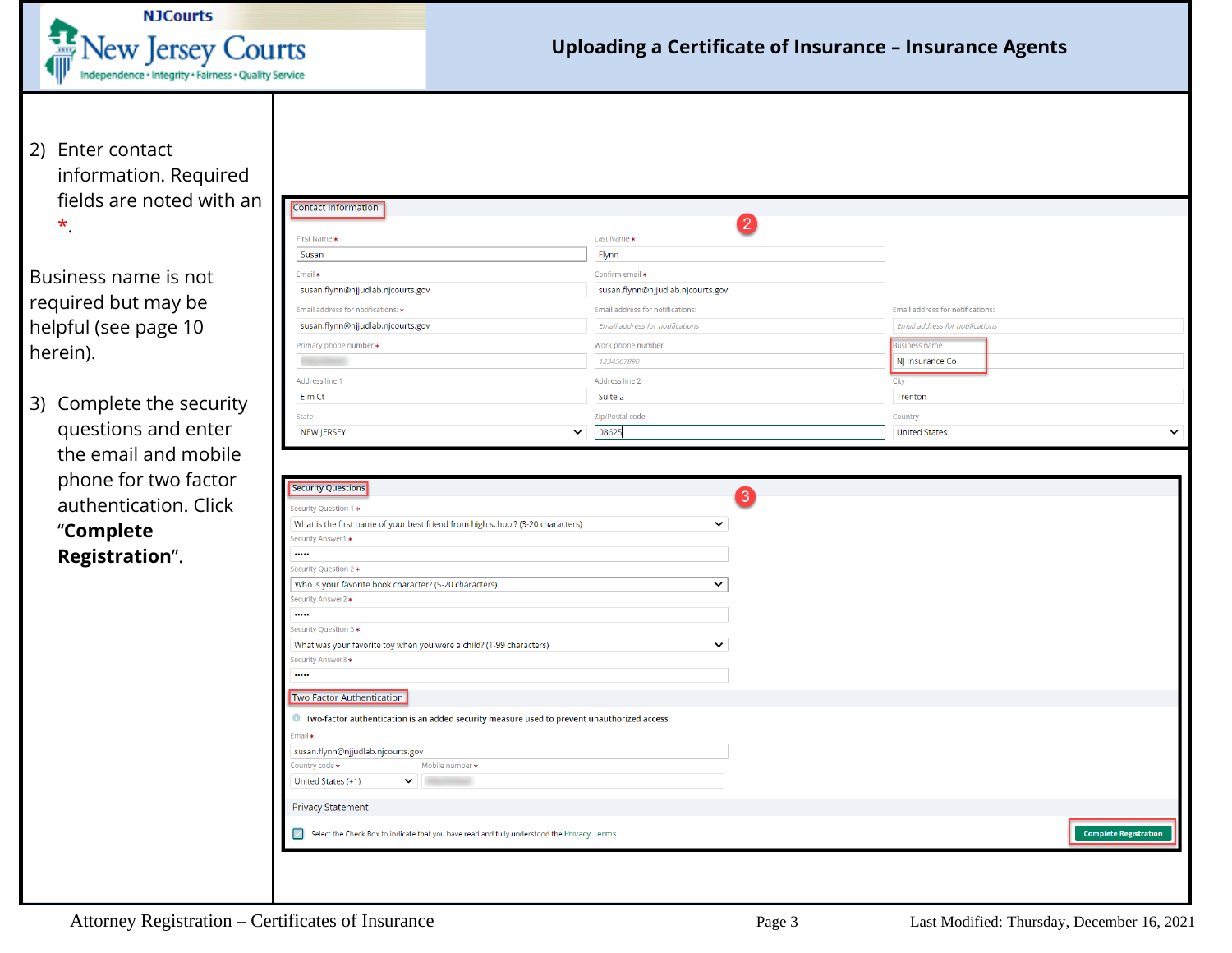

| 4) A confirmation |
|-------------------|
| displays.         |

5) Open the email from NJCourtsOnline.com and click on the link.

**Note**: copying and pasting the link into a browser is recommended. **Use Chrome or Edge**.

| The link must be used |  |  |
|-----------------------|--|--|
| within 7 days.        |  |  |

6) A success message displays.

The **User ID is not activated** and cannot be used **until these steps are completed**.

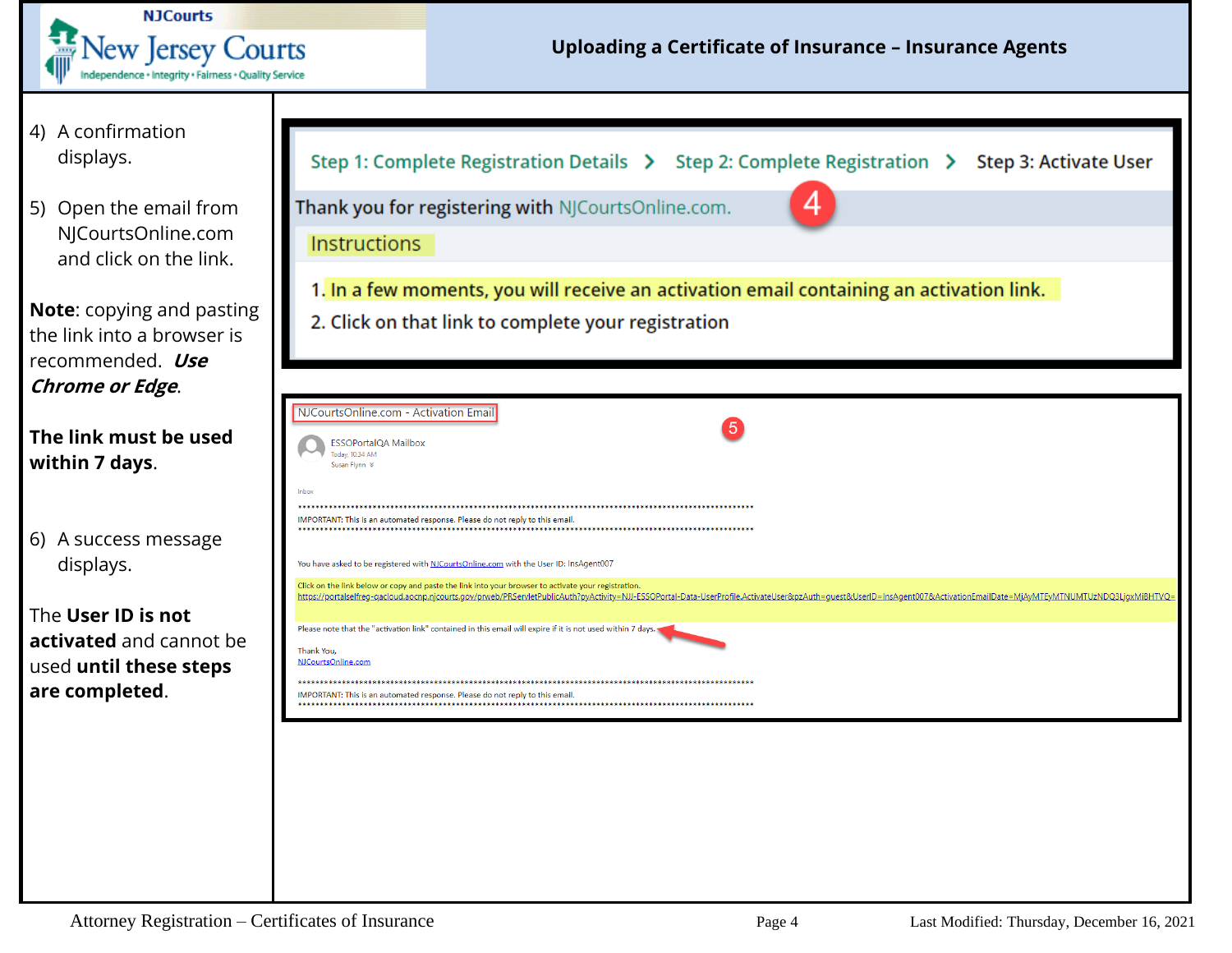<span id="page-4-0"></span>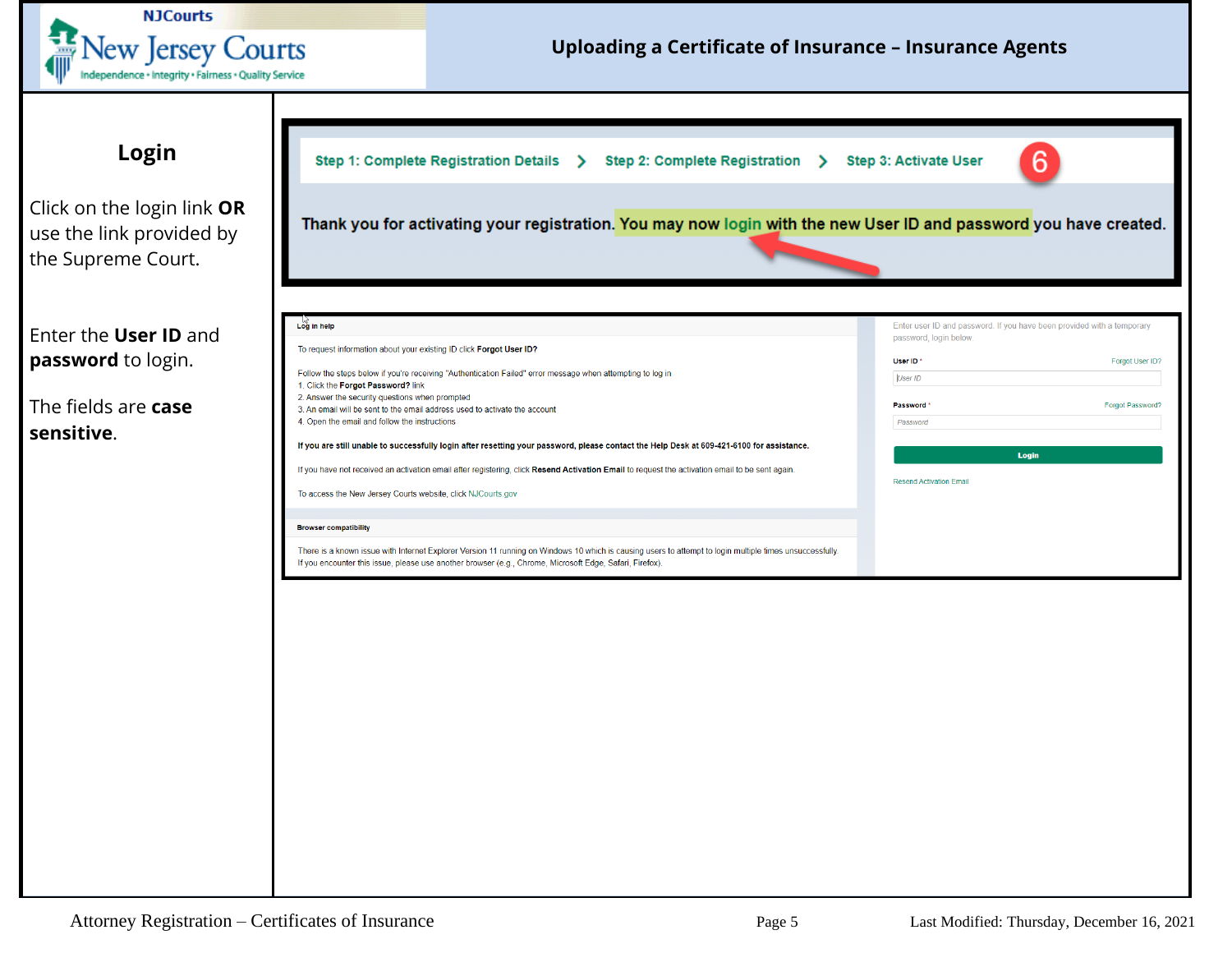

### **Uploading a Certificate of Insurance – Insurance Agents**

## <span id="page-5-0"></span>**Adding the Tile**

On the "**Home**" screen, click the + sign.



Check "**Certificate of Insurance (Insurance Agent Access Only)**" and click 'Submit'.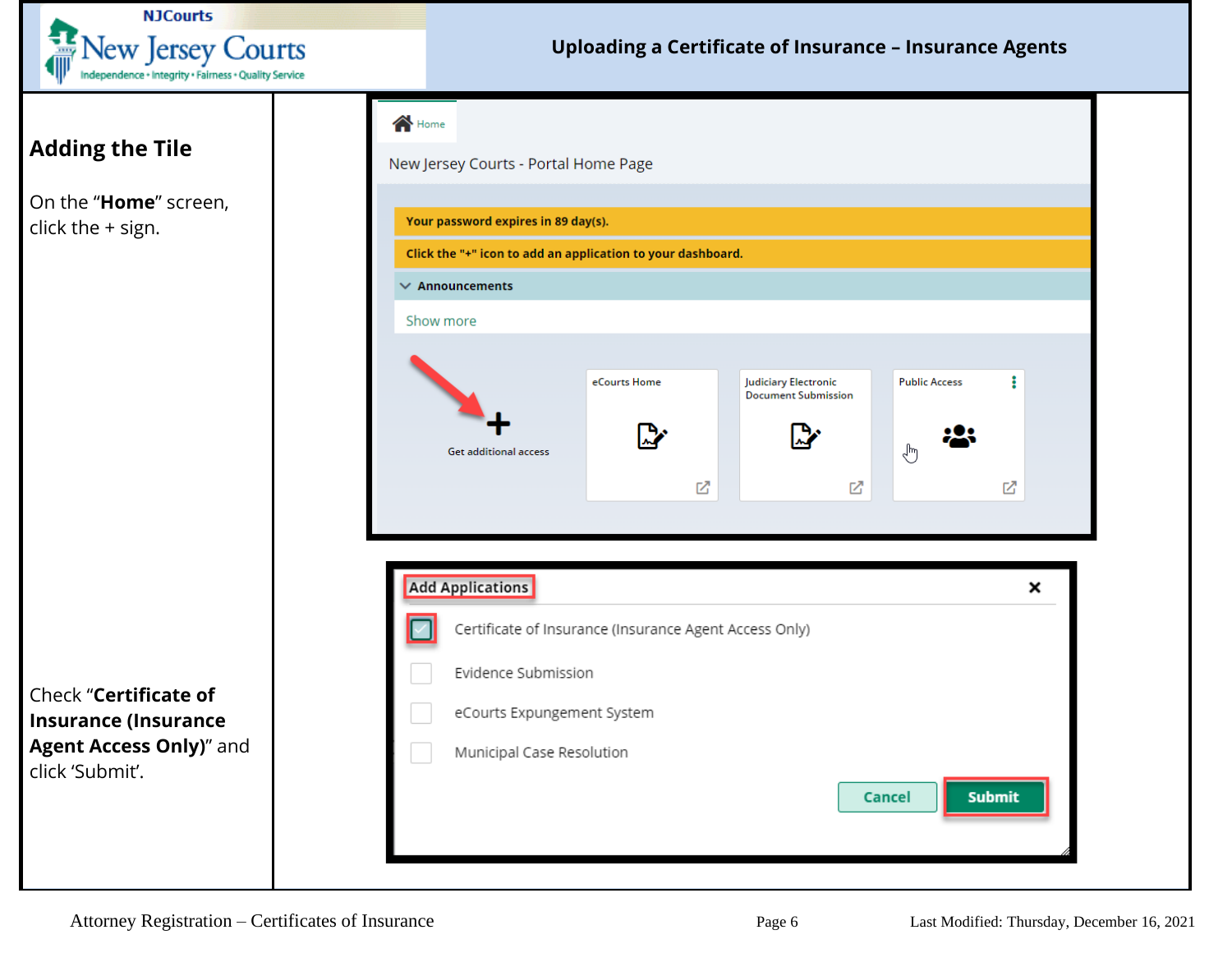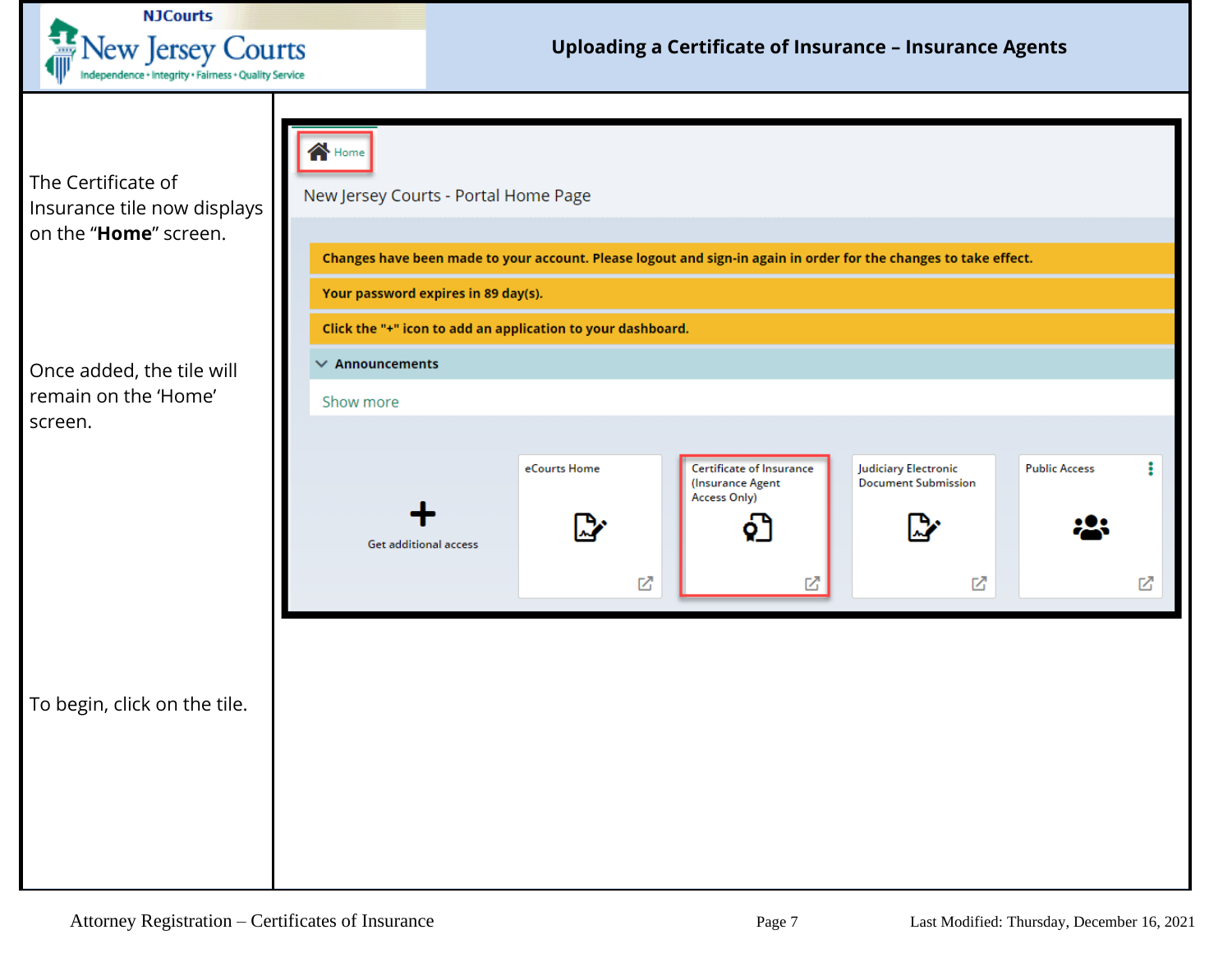<span id="page-7-0"></span>

| <b>NJCourts</b>                                       |                                            |                                                                |        |
|-------------------------------------------------------|--------------------------------------------|----------------------------------------------------------------|--------|
| $\frac{1}{2}$ New Jersey Courts                       |                                            | <b>Uploading a Certificate of Insurance - Insurance Agents</b> |        |
| Independence · Integrity · Fairness · Quality Service |                                            |                                                                |        |
|                                                       |                                            |                                                                |        |
|                                                       |                                            |                                                                |        |
| <b>Upload Process</b>                                 | $\bigwedge$ Home                           |                                                                |        |
|                                                       | <b>Certificate of Insurance</b>            |                                                                |        |
|                                                       | <b>Search insured firm</b>                 |                                                                |        |
| To begin, search for the                              | Search by* <b>O</b>                        |                                                                |        |
| firm by:                                              | Firm $\vee$<br>Search Criteria*<br>Name*   |                                                                |        |
|                                                       | D    Name    Lippincott                    |                                                                |        |
| Firm name or<br>$\bullet$                             |                                            | Reset                                                          | Search |
| Firm ID<br>$\bullet$                                  |                                            |                                                                |        |
|                                                       |                                            |                                                                |        |
|                                                       | Search insured firm                        |                                                                |        |
| Partial name searches                                 | Search by*                                 |                                                                |        |
| are permitted.                                        | Firm $\vee$                                |                                                                |        |
|                                                       | $ID*$<br>Search Criteria*                  |                                                                |        |
| Firm ID will begin with an                            |                                            |                                                                |        |
| "F".                                                  |                                            | Reset                                                          | Search |
|                                                       |                                            |                                                                |        |
| Click 'Search'.                                       |                                            |                                                                |        |
|                                                       |                                            |                                                                |        |
|                                                       |                                            |                                                                |        |
|                                                       | Search insured firm                        |                                                                |        |
|                                                       | Search by* $\bigcirc$                      |                                                                |        |
| Search results will display.                          | Firm $\vee$<br>Search Criteria*<br>Name*   |                                                                |        |
| Click 'Open' to select the                            | ID Name Lippincott                         |                                                                |        |
| appropriate firm.                                     |                                            | Reset                                                          | Search |
|                                                       |                                            |                                                                |        |
|                                                       | 4 records<br>$ID \div$<br>Name $\triangle$ |                                                                |        |
|                                                       | F00014258<br>JEFFREY J LIPPINCOTT          |                                                                | Open   |
|                                                       | LIPPINCOTT & KRIEGEL<br>F00007156          |                                                                | Open   |
|                                                       | F00020397<br>LIPPINCOTT KINNARD            |                                                                | Open   |
|                                                       | F00030011                                  | LIPPINCOTT, PENNYPACKER, WIGGLESWORTH, HARRINGTON & CRI        | Open   |
|                                                       |                                            |                                                                |        |
|                                                       |                                            |                                                                |        |
|                                                       |                                            |                                                                |        |
|                                                       |                                            |                                                                |        |
|                                                       |                                            |                                                                |        |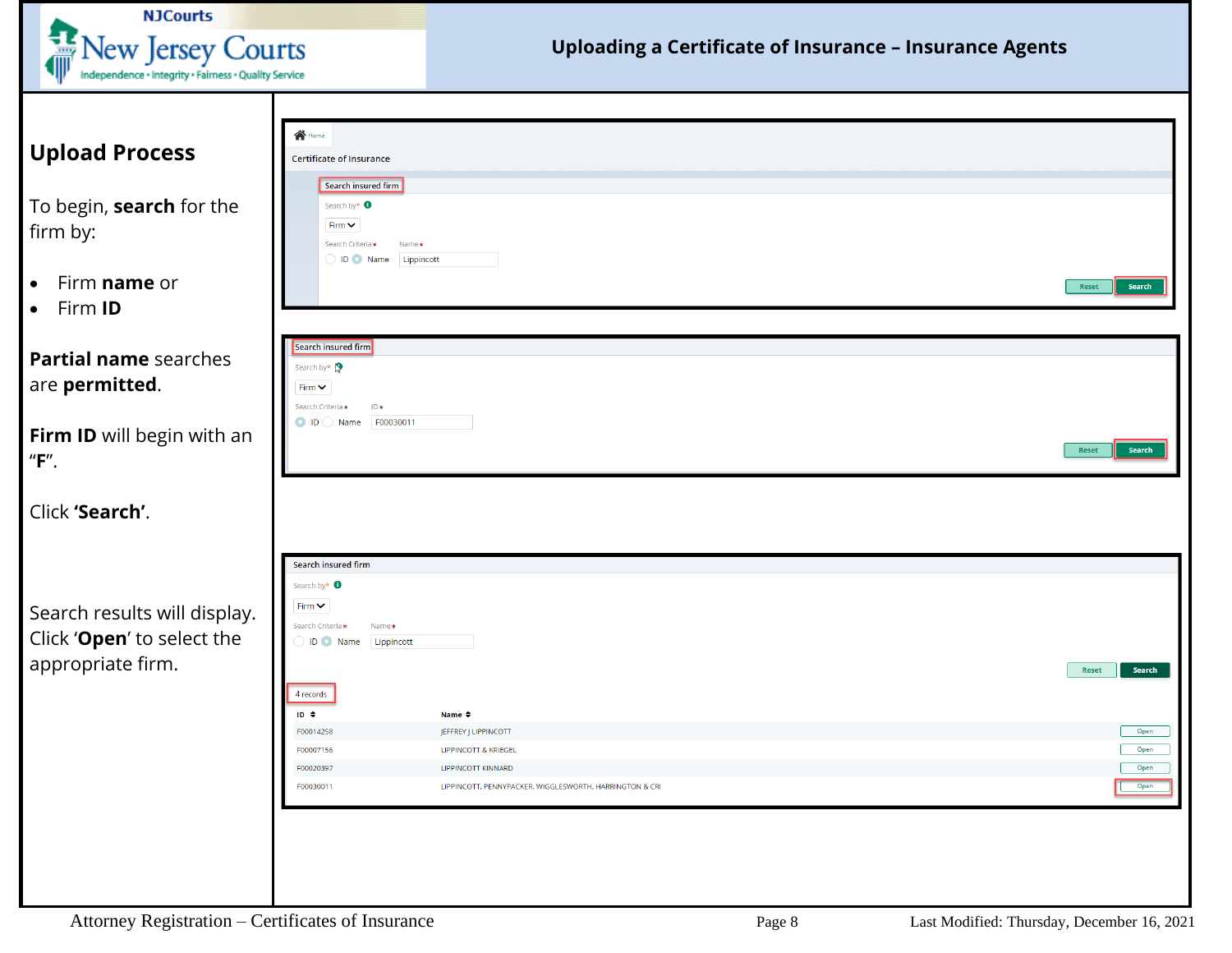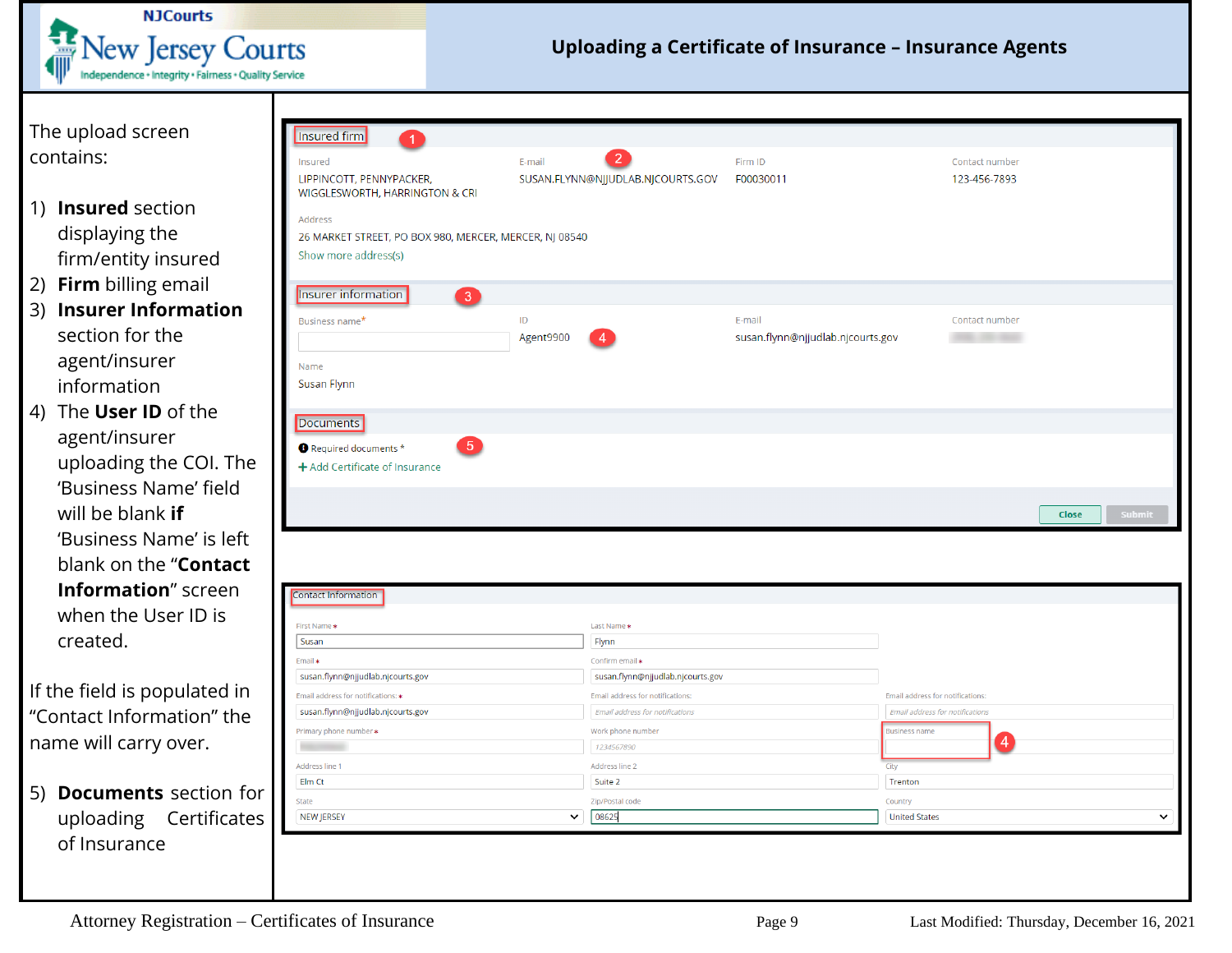

| To begin upload, click on<br>+ Add Certificate of Insurance | <b>Attach file(s)</b><br>×                        |
|-------------------------------------------------------------|---------------------------------------------------|
| 1) Drag and drop, or                                        |                                                   |
| 2) Select a PDF, and                                        | <b>Drag and drop files here</b><br>or             |
| 3) Click 'Attach'                                           | Select file(s)<br>2<br><b>PDF</b>                 |
| Uploads must be done<br>one at a time.                      | COI.pdf<br>$\boxed{3}$<br><b>Attach</b><br>Cancel |
|                                                             |                                                   |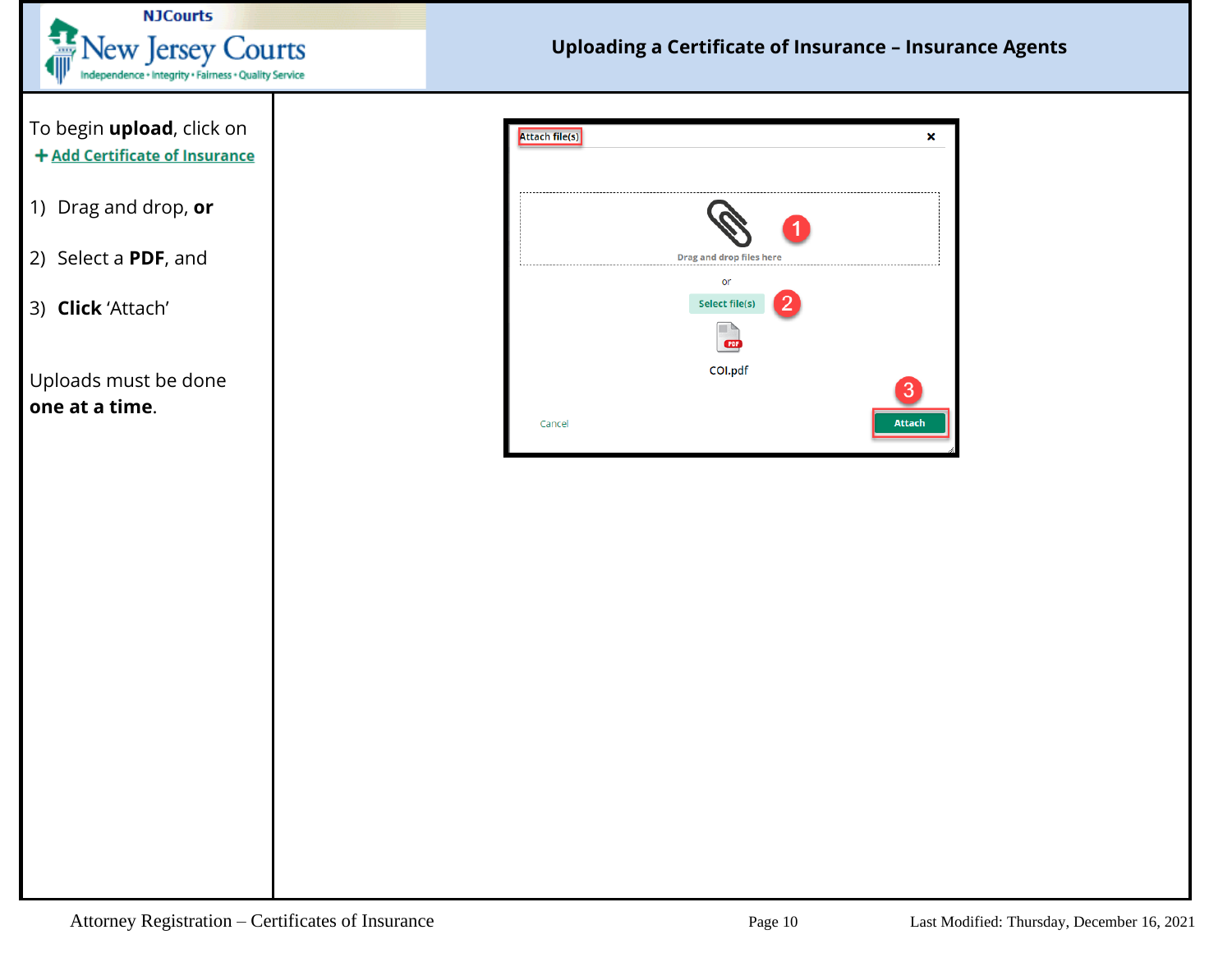

Attorney Registration – Certificates of Insurance Page 11 Last Modified: Thursday, December 16, 2021